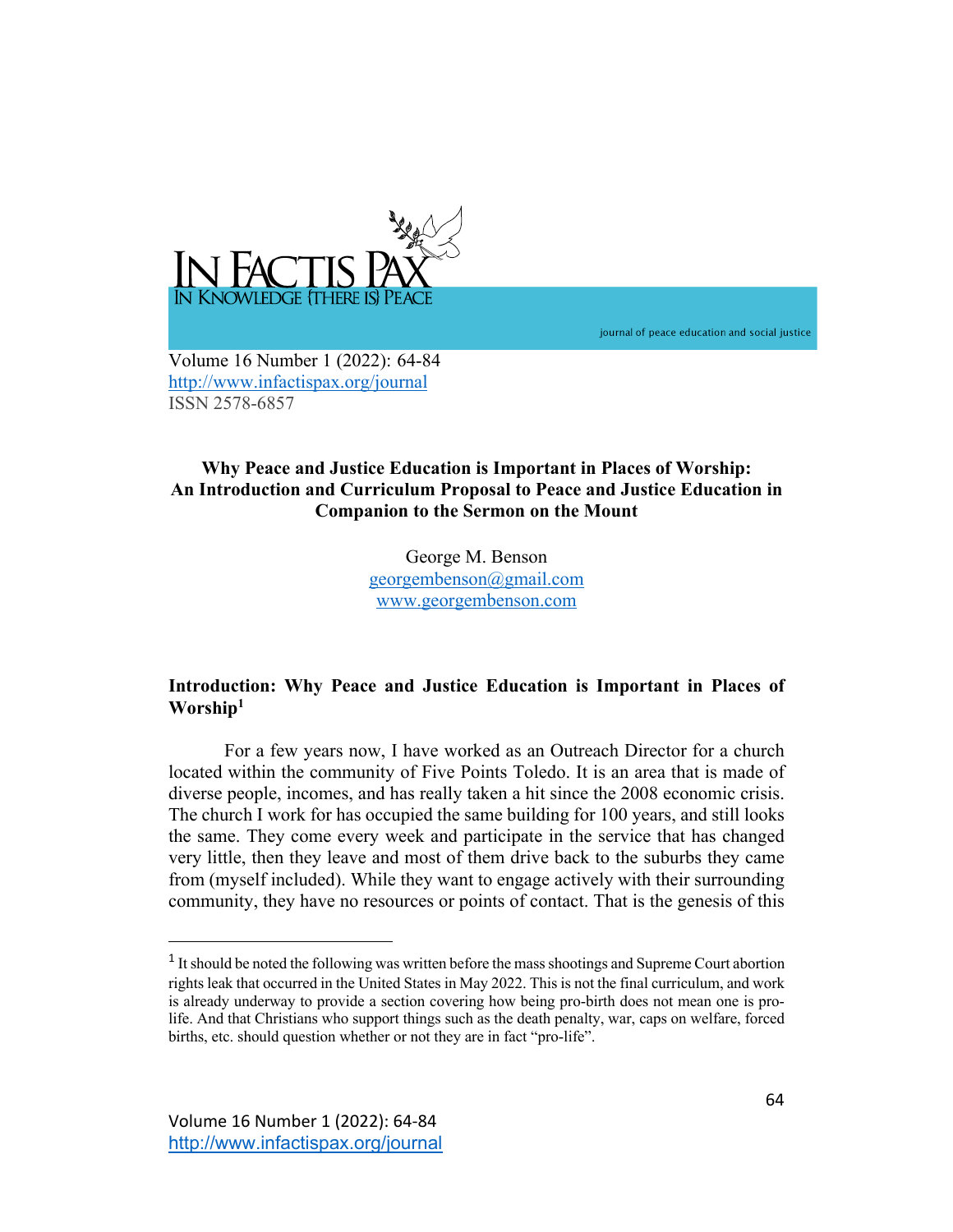piece of work. The purpose of this curriculum is to engage people who want to incorporate issues of justice and peace into their practicing faith that have no way into the conversation, or how to even start helping or learning that come from a religious background that are saying they're called to do so. This paper is meant to be the starting point of a curriculum that should help those with no formal experience in peace and justice education to move forward in a world where they can bring light and knowledge to places that do not have it.

In considering the importance that peace and justice education has in our society, it would stand to reason that, outside of academic and higher education settings, houses of worship and religion ought to be a voice teaching people in their settings the importance of peace and justice. Having been in ministry for a cumulative decade in various denominations, and now serving as an outreach director for the past few years, I have been surprised to see this is not at the forefront of most evangelical church agendas. Given the tumult and general political unrest over the past six years, and how the majority of American evangelicals have adopted political views that run counter to their professed beliefs. It is with this in mind that I have decided to put together a six-part curriculum for evangelicals, specifically white cis hetero evangelicals, who are interested in learning more about peace, justice, and how they can fight against systems of oppression that they themselves (passively and actively) have upheld and benefited from.

This six-part curriculum is going to be based on the Sermon on the Mount as found in the Gospel of Matthew chapters  $5 - 7$  of the New Revised Standard Version (NRSV) translation of the Christian Bible. By basing the curriculum on the most famous sermon of Jesus, and widely accepted teaching in general, there is a universality that most evangelicals can accept. Using parts of the Hebrew Bible (Christian Old Testament) as primary text (which talk at a greater length the need for justice), it may be easier to dismiss as most American evangelicals are taught passively or actively that all the Hebrew Bible is used for affirming Jesus as the Messiah and has no real bearing on today.

The curriculum should or can be taught over a series of at least six weeks, and by centering each week on a different passage of the Sermon on the Mount, there are specific readings from various authors of peace education that correspond with that passage. Understanding how peace and justice impact our world through our actions is critical to belonging to the Christian faith. Both the Old and New Testaments are peppered with verses, teachings, and stories about how peace and justice should influence our lived faith. Most famously, this is seen through Jesus' teaching on the Sermon on the Mount. Throughout this course, we are going to be focusing on specific verses that highlight some of these while diving into the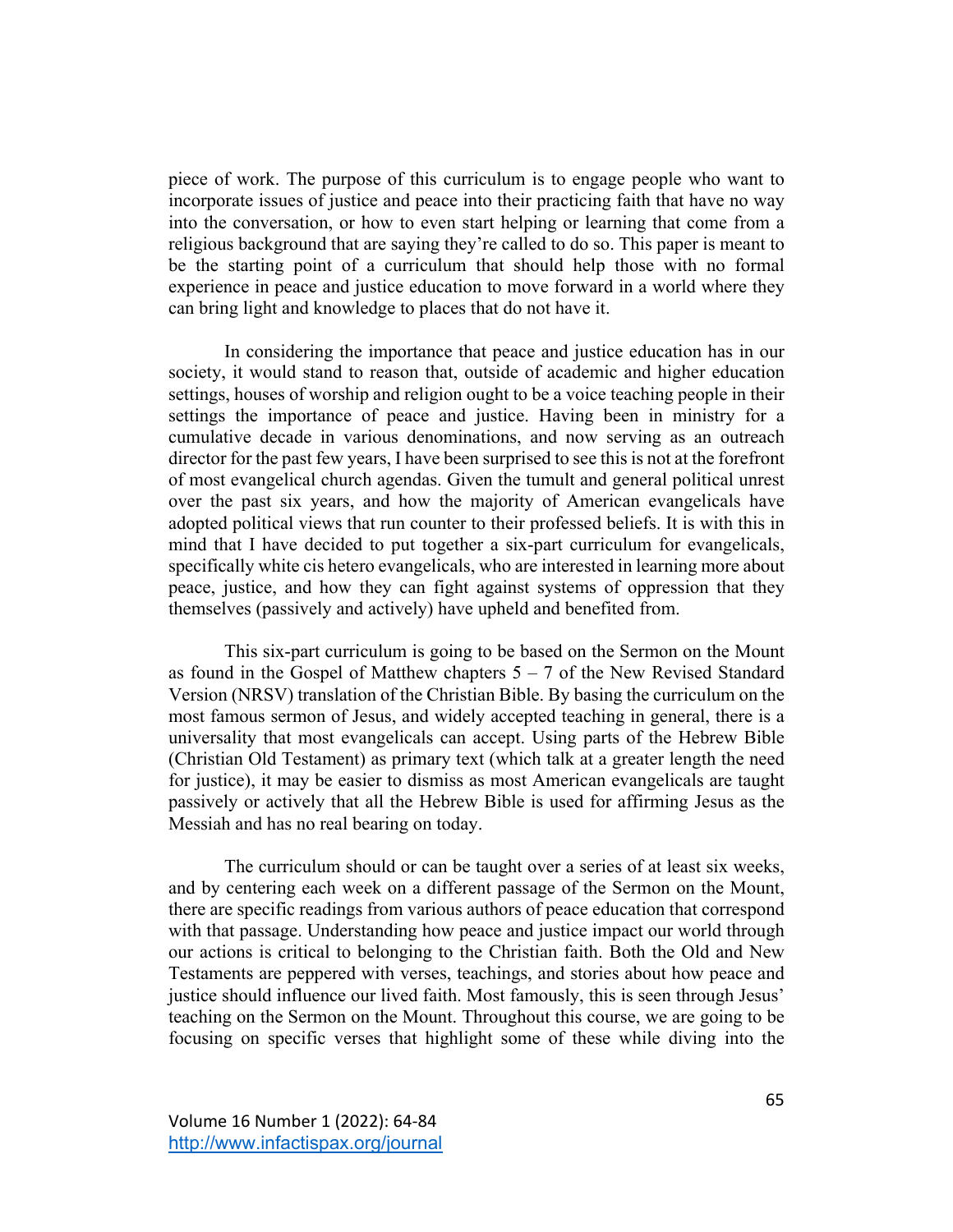writings of Betty Reardon, John Rawls, Daniel Buttry, some of the works from the Black Panthers, and a few others. Specifically using Reardon's works, and her approach to global citizenship and the importance of thinking globally and acting locally as the backbone of this curriculum (Reardon 2021; Reardon, B. A. & Snauwaert D. T., 2015). The goal by the end of this course is for those who have walked through these classes to be able to articulate not only the importance of peace and justice education within their faith, but also the importance of it as members of our shared society.

## **Part One: Salt and Light**

**Learning Outcomes:** The students should start to understand that not only does life exist outside of their personal context, but that they can play an active part in not only modeling peace and justice to others and engage in conversations to teach others the importance of peace and justice education. Knowing that by first modeling the knowledge one has on the subject, a community in which peace and justice conversations/education happens can be more attainable.

**Approach**: The section of the Sermon on the Mount where Jesus discusses shining light in front of others paired with Betty Reardon's concept of global citizenship should give the learner a tangible grasp on how to approach global citizenship. By becoming empowered to love out the education, and beliefs tied into one action provides grounding for learners to go out and do likewise.

*You are the salt of the earth; but if the salt has lost its taste, how can its saltiness be restored? It is no longer good for anything, but is thrown out and trampled underfoot. You are the light of the world. A city built on a hill cannot be hid. No one after lighting a lamp puts it under the bushel basket, but on the lampstand, and it gives light to all in the house. In the same way let your light shine before others, so that they may see your good works and give glory to your Father in heaven.* Matthew 5:13 – 16 (NRSV)

Within Evangelical Christianity, it is common for preachers, pastors, elders, and followers to bring about the importance of emulating the character and personhood of Jesus. This is usually described as found in the Sermon on the Mount, because the teachings and anecdotes that Jesus describes in that section are the most attainable (on the surface). It is easy to draw a line to how the teaching of Jesus can be translated to one's life in a way that the parables he gives out cannot. Also in those churches, it is not uncommon for the language to be that the Church (as in the global church) should be the leaders in peacemaking and issues of justice. Unfortunately, what is left out of those conversations are concrete ways to learn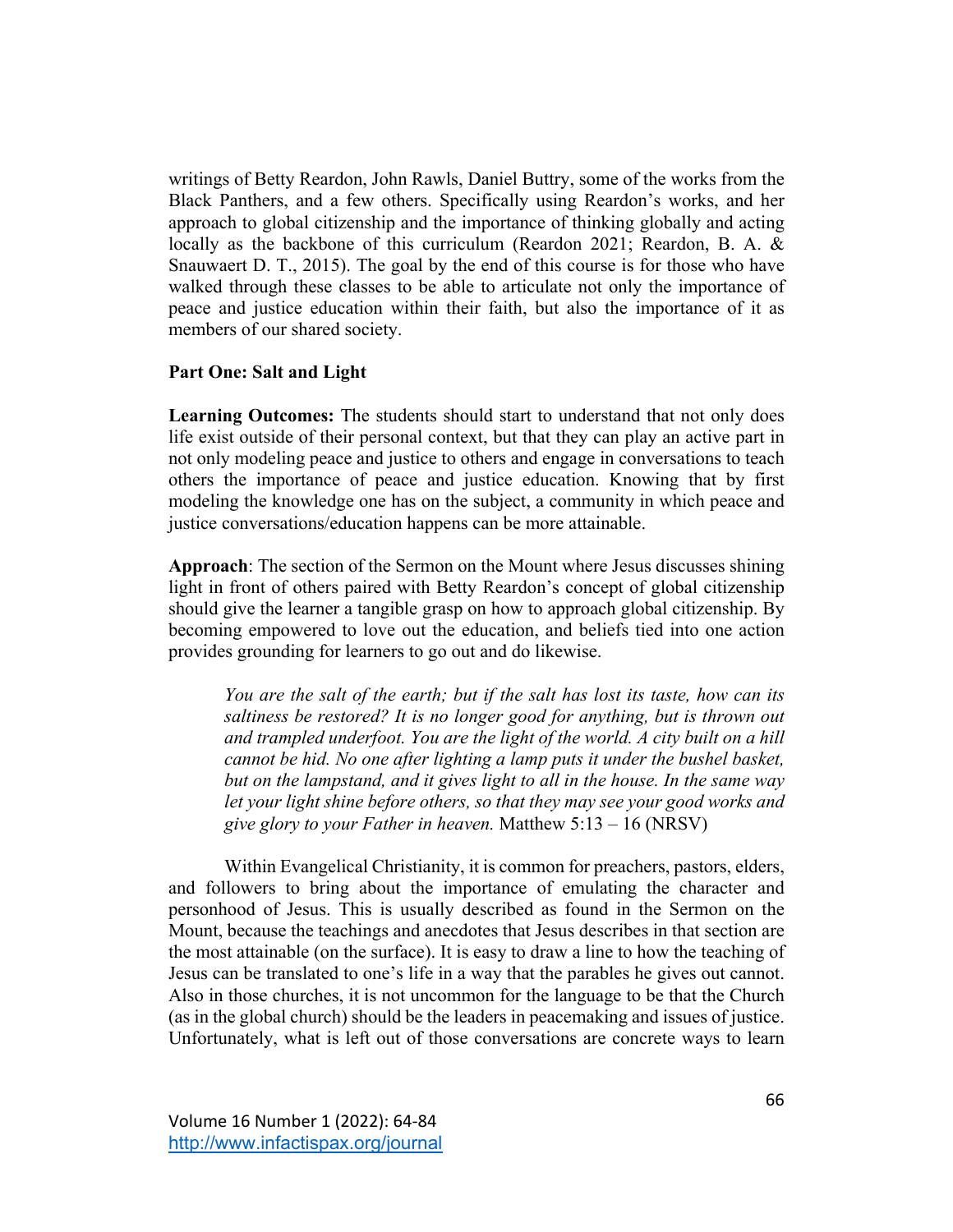about peace, justice, or anything resembling those two that are found outside of the Bible.

While Christians are quick to point out that they are called to be peacemakers, as stated in the Sermon on the Mount, "*Blessed are the peacemakers, for they will be called the children of God*" Matthew 5:9 (NRSV), but there are not a lot of great examples of this that are lifted up regularly, especially when considering why this teaching of peace and justice education is important. Most of those who fought for these issues (MLK, John Lewis, Dorothy Day to name a few) are not only activists but also seem to be raised on pedestals to where their works cannot be replicated and so it is almost feeble for others to attempt the same. This is why the education of peace and justice within Christian settings is so crucial. So, when those in the Christian tradition are untouchable, those within the tradition must reach outside to show how fighting and working for peace and justice are attainable. After all, fighting for those two issues are, in theory, key to the Christian faith, so examples of people working within that sphere of education should be sought by any means necessary. It is with that mentality that we look at our first example of someone doing the work is none other than Betty A. Reardon.

In looking at the passage from the Sermon on the Mount from the beginning of this section, it not only is important to stress the teachings of Jesus and emulation of his example within a Christian setting but look to others who do the same, regardless of faith. Betty A. Reardon is our first example of this type of life. Reardon has spent her lifetime not only calling for peace among nations but educating others about the importance of learning from peacemakers. Reardon promotes the importance of working within the mentality of acting as a global citizen. While each person works from their own context, it is important to remember that social structures, contexts, and experiences are not static. The experiences of someone who grew up in Beverly Hills, California is not the same as someone who grew up in Ocala, Florida. However, there are universal systems in place that are oppressive to those that do not fit the social and societal norms regardless of geography. To be the salt of the earth means to ensure that the flavor everyone brings to each situation is noticed and welcomed. Hence why we ought to shine our light in our communities to those on the outsides. While democracy may not act in favor of everyone at all times, we must take up a stance in which it can.

*Social systems, to maintain viability and vigor, must nurture human variety of all kinds. In ethnically homogeneous societies, this variety may be said to be adequate if various individual capacities and talents and other forms of human diversity and viewpoints are nurtured. In ethnically (and, we*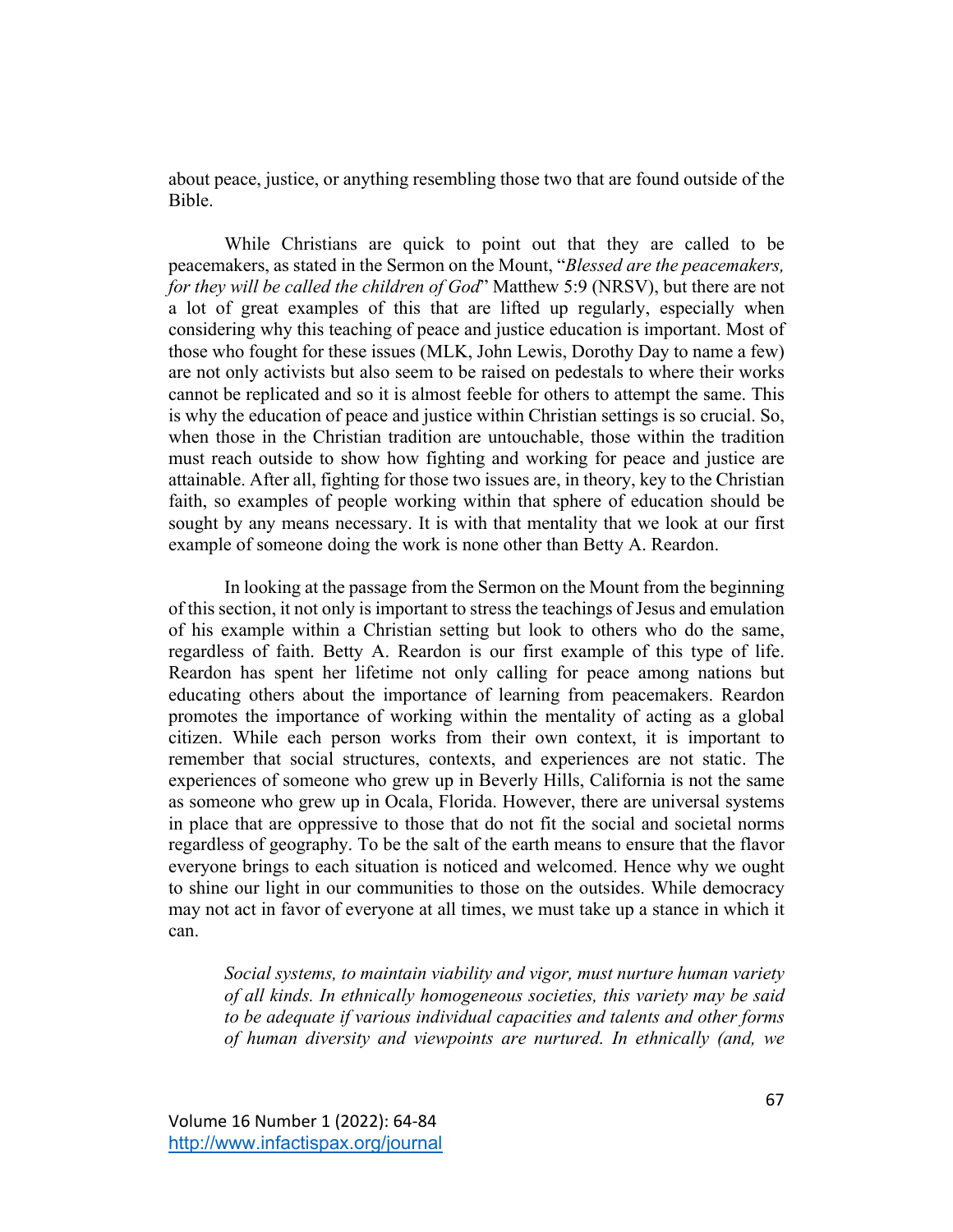*might also argue, ideologically) mixed societies, the varieties of cultures and modes of thought must also be intentionally cultivated. Such conditions are essential to our notion of democracy that derives from the belief that the broader and more varied the human resource base, the more successful a society is likely to be. Above all, a successful democracy encourages full and responsible participation of all citizens.* (Reardon and Snauwaert, 2015, p. 135)

To start thinking as a global citizen means to start at home, ensuring those in our neighborhoods are receiving the full support of the social systems and structures at hand. When Christian practice was still in its infancy, it became famous for caring for the orphans, the widows, the foreigner, and the sick. In being the type of person who does not hide their light under a basket, Christians are called to be on the front lines demanding this type of justice. Thinking as a global citizen has never been hard for Christians when it comes to recognizing that we are a part of a global religion. Often, we speak of the church in the capital "C" form, meaning the Church as a whole. Only when some action is expected of us do we run and hide behind the image of Jesus and turn our once very physical religion into one that only consists of ethics, morality, and spirituality.

Thinking about and acting as a global citizen is foundational to the structure of this curriculum. To be a global citizen, and a part of a global religion means to care about the human rights issues at home and away. As Reardon (1989) writes in *Comprehensive Peace Education*:

*Peace as a network of humane relationships based on equity, mutuality, and the inherent worth of all persons might be interpreted as the manifestation of global justice. This concept of peace means to be the one that is the most characteristic of multicultural approaches to peace education that seek to develop appreciation of cultural differences and recognition of human dignity as the essential basis for human relations-interpersonal, social, and structural. It is, as well, the value base that informs human rights education* (p. 30).

To see this in action is a wonderful thing that can be done locally, and has. We have the tools and talents to do so, we just need to approach this as students, and humbly ask to learn. As Rev. Daniel Buttry, who has spent his life working in peacemaking missions at home and abroad writes in his book, *Peace Ministry a Handbook for Local Churches*: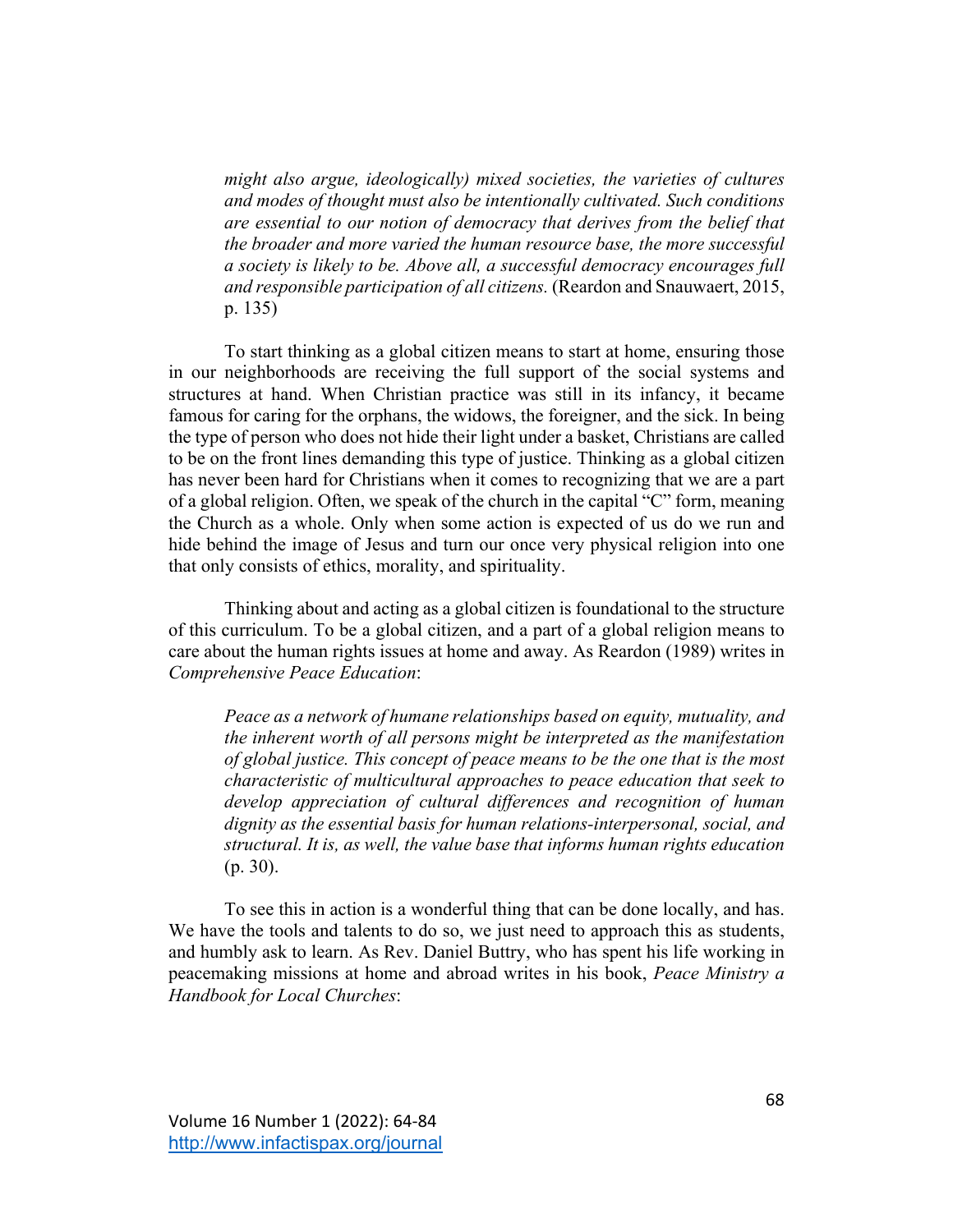*The local congregation is a particular manifestation of the body of Christ (see 1 Corinthians 12:27), so it is appropriate for the local congregation to eb a locus for peacemaking ministry. As a gathered community of believers, the local church can give flesh to the work of Christ through its witness and action for peace. Peacemaking is not to be surrendered to the realm of politicians, diplomats, and activists; it is to be embraced as a component of the mission of the local church too* (Buttry, 1995, p. 6-7).

The choice has always been ours as to whether or not we wanted to be the salt and light. Christianity, at its best, is fighting for those who even oppose the beliefs, because we believe that peace and justice ought to rule. In some ways, it starts with us.

# **Learning Questions:**

- 1. What does it mean to be a global citizen according to Reardon?
- 2. What does it mean for you to be a global citizen?
- 3. What is similar, and what is different according to yours and Reardon's definitions?
- 4. Would you consider Jesus and his ministry to be globally minded?
- 5. How do you envision your community engaging and teaching what it means to be a global citizen?

# **Part Two: Violence, Prison, and Reconciliation**

**Learning Outcomes:** For learners to realize that an essential part of peace and justice education and living is to call out structures and systems of violence. Injustice is present in every community with a jail or prison. Learners should be able to articulate why it is important to care about prisoners and that they should be contacting local representatives for more humane treatment of fellow image bearers of God.

**Approach:** The majority of evangelical Christians in twenty-first century America are not always so quick to reach out to prisoners or argue that prison reform is a Christian principle. In looking at the section of the Sermon on the Mount in which Jesus teaches directly on violence, prison, and reconciliation, it provides a thorough line tied directly to modern issues within every community. The Church is supposed to be the place where reconciliation thrives and is alive, so in keeping in mind Reardon's global citizen approach we start to tie in other writings of hers, and Amy Levad (2014) we able to get learners to start thinking about how they can approach this leviathan in tangible ways.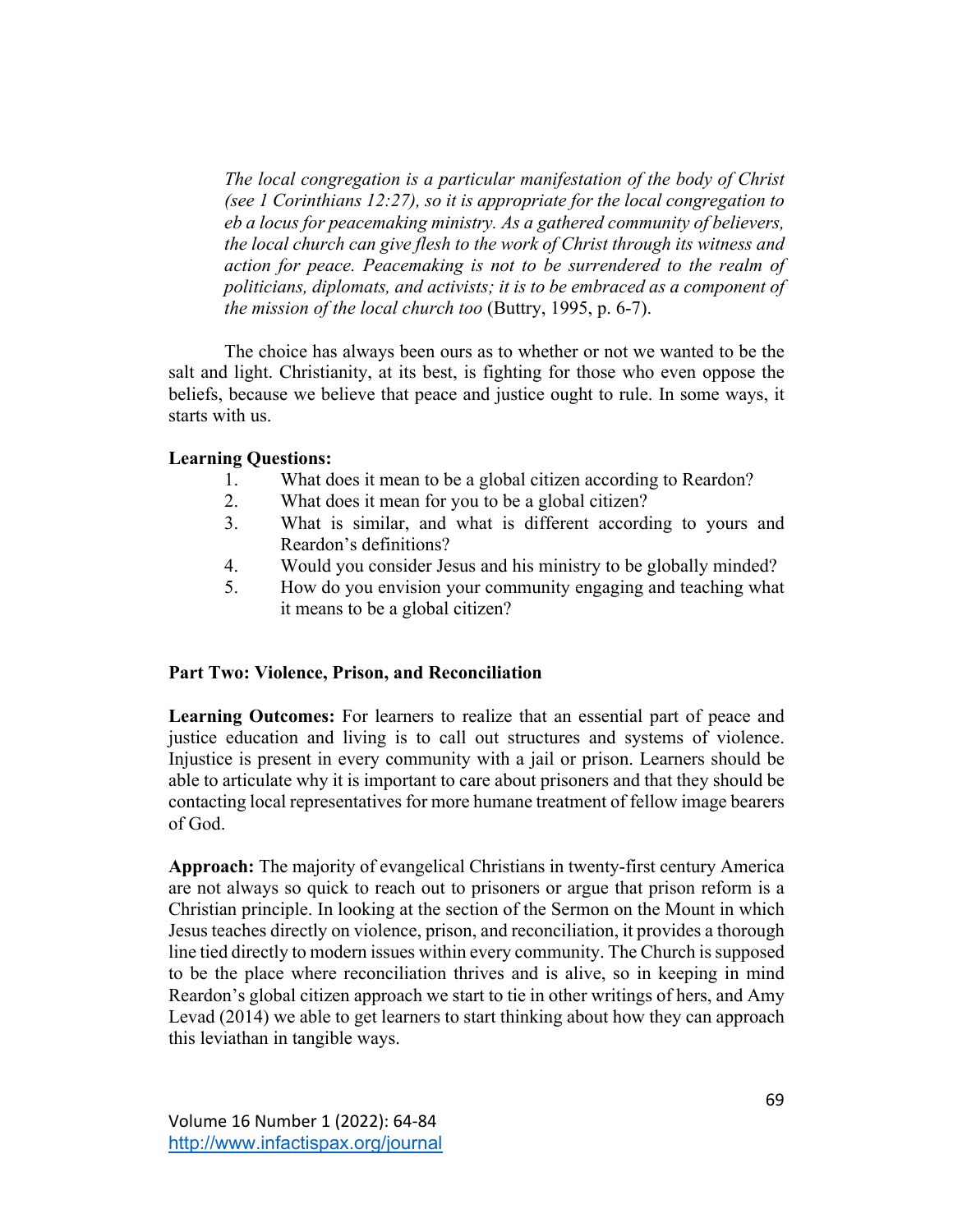*You have heard that it was said to those of ancient times, 'You shall not murder'; and 'whoever murders shall be liable to judgment.' But I say to you that if you are angry with a brother or sister, you will be liable to judgment; and if you insult a brother or sister, you will be liable to the council; and if you say, 'You fool,' you will be liable to the hellof fire. So when you are offering your gift at the altar, if you remember that your brother or sisterhas something against you, leave your gift there before the altar and go; first be reconciled to your brother or sister, and then come and offer your gift. Come to terms quickly with your accuser while you are on the way to courtwith him, or your accuser may hand you over to the judge, and the judge to the guard, and you will be thrown into prison. Truly I tell you, you will never get out until you have paid the last penny.* Matthew 5:21 – 26 (NRSV)

As we learned in the previous section, there is an importance to calling out injustices where and when we see them. To be a Christian means to understand we may not always be correct in our deeds and actions. But we also know that no matter how far down the alleyway we go on that, there is always a point where we can turn around. There are so many stories of people finding faith behind bars, and while their actions may have been forgiven by God, there is still societal atonement to complete.

The passage from the Sermon on the Mount this section focuses on, Jesus speaks to those committing acts of violence, whether physical or not. Murder, emotional abuse, sexual assault or harassment, and many things in between, can be argued, fall into this category of the sermon. While the United States no longer has a debtor's prison (in theory) the imagery can still be used today. There is a price to pay for every action. Questions to ask: "if Christians are to fight for justice and peace, what does this have to do with the legal system? Isn't that justice in action within our democracy?" But while not everyone is a lawyer, there are simple things we can do in order to dismantle systems of violence that are within our systems that are supposed to achieve justice.

In March of 2022 a Scottish court refused to extradite an American citizen who had shot and killed a security guard before fleeing the United States. The man was arrested in Scotland, and the judge in his case, "*decided that poor conditions in Texas prisons might constitute an international human rights violation*" (Blakinger, 2022). There are so many calls to care for prisoners within the Christian Bible, but it becomes difficult to care for those where institutions have been built up to do the job for us. But we do not have to go far to find how awful these conditions are in many states (especially those who support the death penalty).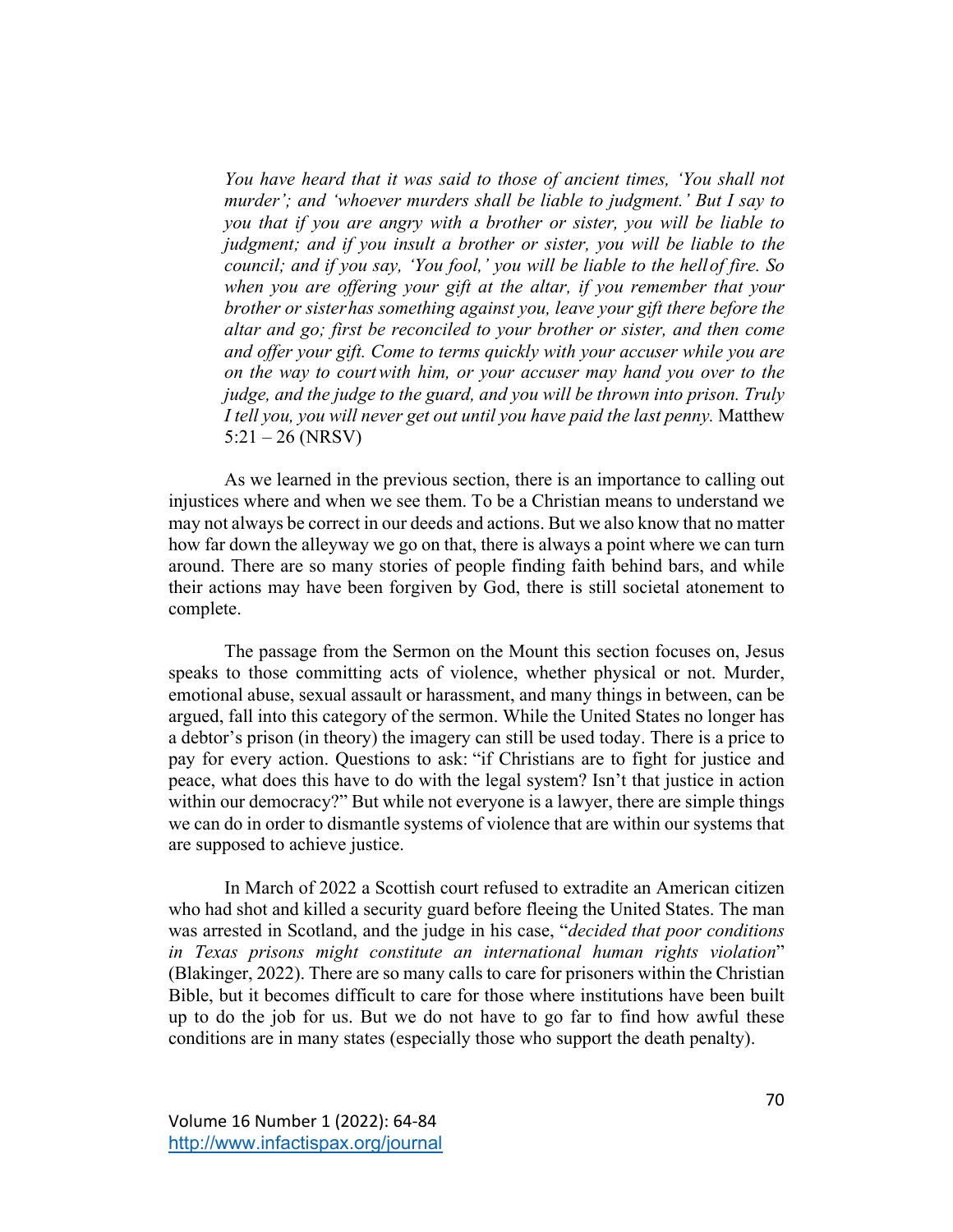In using what was learned in the last section, we can call upon our knowledge of being the salt and light of the earth, and letting our lights shine for caring for those who are incarcerated. To be a global citizen/Christian, means to engage in this education and call for accountability.

*Peace educators who teach so as to cultivate the values of civility and reason and the capacity of reasoning see these values and this capacity as basic to education for reconstructive practice of global citizenship; to preparation for participation in global as well as national politics of change. Peace education's commitment to change toward reducing violence and vulnerability through dialogic critical analysis of political and social structures and relationships distinguish it from standard citizenship education* (Reardon & Snauwaert, 2015, p. 158).

We tend not to think of prisoners as "the vulnerable", but they are, and it is our job to call out for better treatment of them. As Amy Levad (2014) puts it in her book, *Redeeming a Prison Society: A liturgical and Sacramental Response to Mass Incarceration*, we may always need prisons. However:

*. . .our use of prisons could be reformed to minimize the harm they cause both to the imprisoned and to those of us who are ultimately harmed by the loss of full relationship with all of our neighbors. Sacramental and liturgical ethics call upon Catholics and other Christians to advocate for reform of our prisons. In all penal practice of our prisons, prisoners must be treated as fully human persons and must be provided with the resources necessary to participate in the dignity, unity, and equality of all people. The ultimate ends of punishment-internal reform and social reintegration-ought to be upheld. While some prisoners may never be capable personally of internal reform, the possibility that they could bring about significant change in their lives must be maintained or else we risk treating them as merely caged animals. The community must strive to provide the guidance and support for prisoners to prepare themselves to return as fully reintegrated members, even if their full integration may never occur*(Levad, 2015, p. 138).

We have all been on both sides of violence, prison, and reconciliation whether it is literal or metaphoric. Reconciliation is something that should always call Christians to action, because it is a physical act. To be reconciled means to be restorative. As Reardon puts it, "If we take seriously the need to change our way of thinking then we have to look toward the reintroduction of qualities and capacities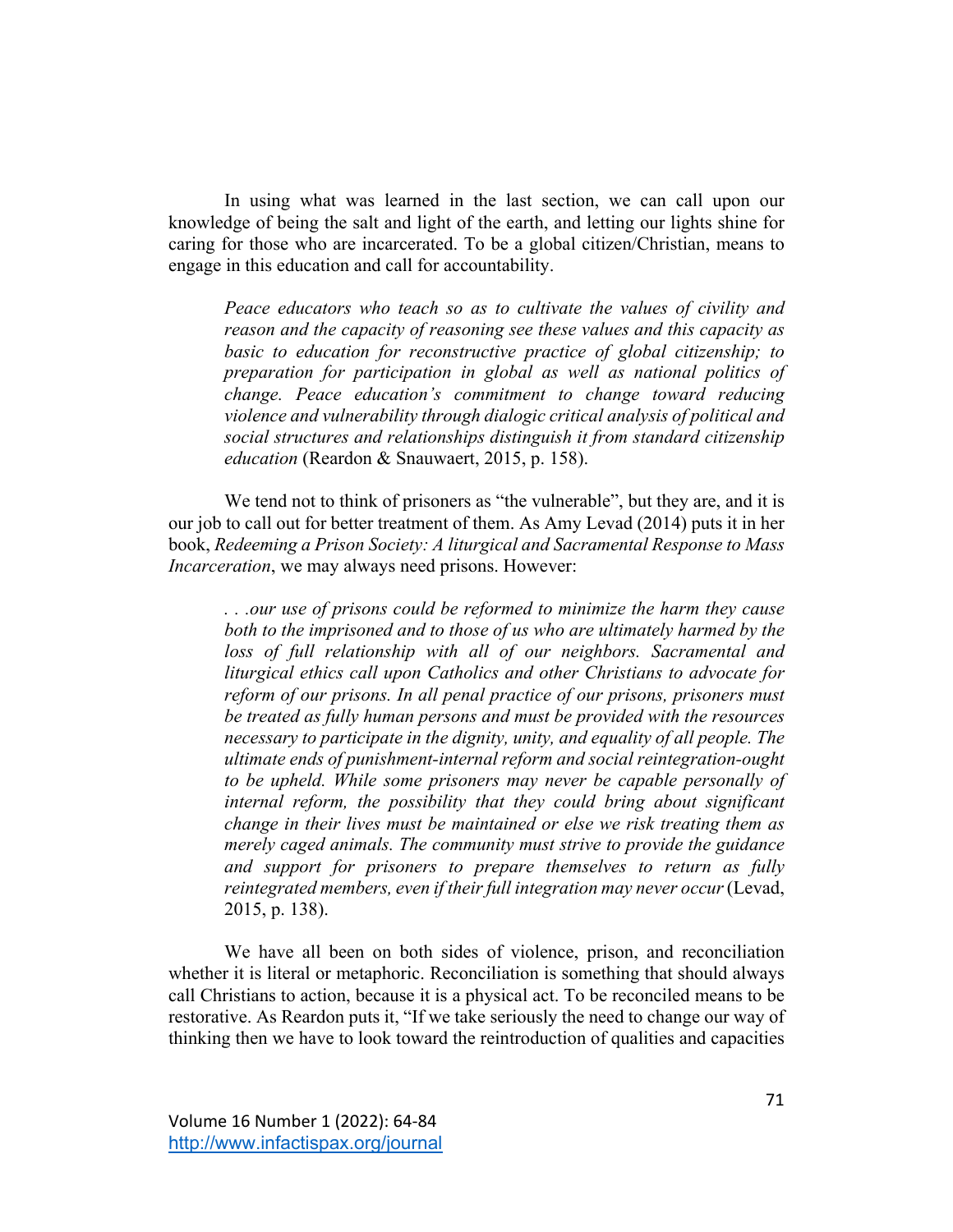into the educational pursuit" (Reardon, 2022, p. 55). For Christians that education is to be interwoven in all our teachings, sermons, Bible studies, and classes. The reconciliation of all things is what drives Jesus, and it should drive us too. The start of reconciliation for us sometimes, is calling our elected officials to create better conditions for those we are mandated to care for, by word and deed.

## **Learning Questions:**

1. When you think of prisons, what comes to mind? Pop culture interpretations, or real-life examples?

2. According to Reardon and Snauwaert, what is a commitment that peace education offers to global citizens?

3. Does looking at the injustices that still happen in our own country today bring Jesus' teachings to life?

4. Levad paints a pretty harsh, but accurate picture, and Christians of all walks have a responsibility to our fellow humans. How does this section from her book make you feel about providing guidance and support to your community on fighting for humane and just conditions for those in jail?

5. What tangible ways do you think reconciliation could play in real life situations?

#### **Part Three: Non-Violence in the Face of Violence**

**Learning Outcome:** Understanding that engaging in non-violent acts can be more powerful and radical than violent ones. The learner should be able to articulate the importance of going the extra mile and turning the other cheek, and how it helps promote justice and peace.

**Approach:** In looking at part of the historical context to "going the extra mile" as the basis for good trouble and civil disobedience, paired with the Student Nonviolent Coordinating Committee (SNCC), and reengaging in a conversation about reconciliation in a more meaningful way learners should be able to have a firm understanding on non-violent engagement.

*You have heard that it was said, 'An eye for an eye and a tooth for a tooth.' But I say to you, do not resist an evildoer. But if anyone strikes you on the right cheek, turn the other also; and if anyone wants to sue you and take your coat, give your cloak as well; and if anyone forces you to go one mile, go also the second mile. Give to everyone who begs from you, and do not refuse anyone who wants to borrow from you.* Matthew 5:38 – 42 (NRSV)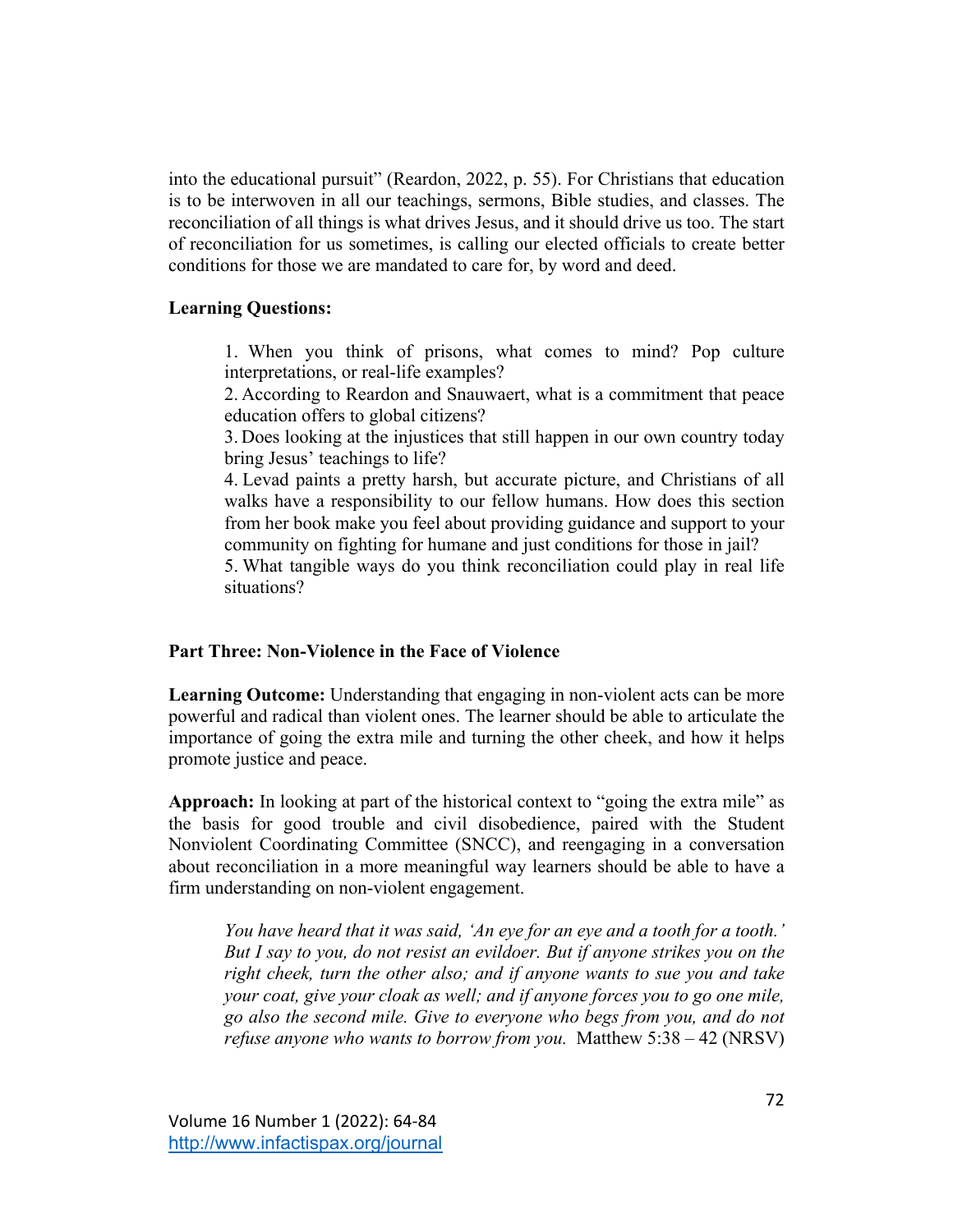The passage from the Sermon on the Mount we are focusing on in this section is a rather infamous one. In it, Jesus lays down the expectation of physical conflict in the culture and settings of his time. For example, today not many people can force you to walk one mile, and therefore you should go another. The context for this is that Roman soldiers could force anyone who was under Roman rule/subjugation to take their armor and force them to carry it up to one mile. Any further than one mile, and the soldier would get into trouble. It is also argued that this was the model in which Jesus was executed- by not speaking to the charges which ultimately lead to his death. But what does it mean in practice when one is fighting against injustice and trying to teach peace to others? How are we to respond in a way in line with the global mentality of everyone being a part of the same community, and not wanting to cause more violence?

Easter weekend in 1960, the Student Nonviolent Coordinating Committee (SNCC) was founded by Ella Baker in Raleigh North Carolina at Shaw University. SNCC became infamous throughout the Civil Rights era as a group of non-violent protesters led by students of color to fight for equality. They participated in many sit-ins, marches (including Selma), and were incredibly influential. When we talk about peace within Christianity and our local church settings, it can often mean silencing those who are "stepping out of line". The rationale is that conflict has no home in the church, but that could not be further from the truth. There is a difference between trouble and good trouble as John Lewis, former head of SNCC and United States Congressman liked to say. The Church's call is getting into all kinds of good trouble.

The Civil Rights movement is a time where some churches in the United States can point to and say, "we were on the right side of history." It is no breaking news that religion, specifically Christianity is acknowledged as a cause of racist ideals. After all, Cotton Mather is one of the most influential preachers this country produced, and a notorious example of why those ideas were so prevalent. But we know with education comes growth, and with context comes deliverance. To turn the other cheek in the same way that the SNCC protesters did forced those inflicting the harm and violence to look at them as equals (whether they recognized it or not). Refusing to hit back, and in turning your cheek in the time Jesus was preaching this meant having to hit someone with an open palm. It is hard to dehumanize someone with an open palm.

In the case of injustice and a violation of human rights, there must be an absence of physical conflict and more open dialogue.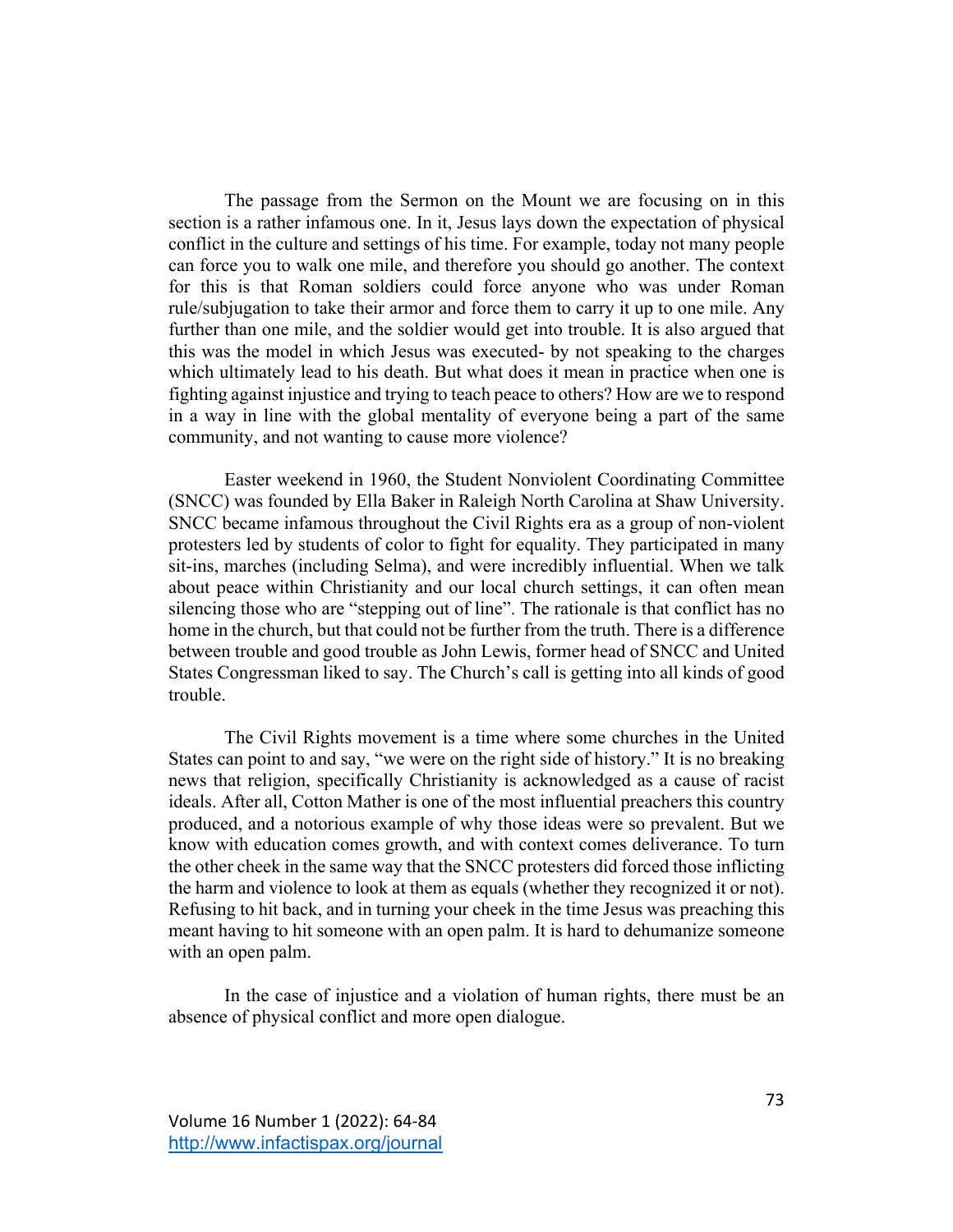While there are occasions, I'm sure it can be argued that violence is the only way to stop some people, as members of the Church, that is not our cause or argument to make. We are called to be peacemakers, and peacemakers show up and love people into being, even when others don't recognize the humanity in them. As we move through new spaces and learning, we must look again through the lens of a global community, and not in the way that some of the Christians who attended the violent insurrection at Capitol Hill on January  $6<sup>*</sup>$ , 2021 did. But to practice nonviolence and in negotiation means walking alongside and ushering in reconciliation. As we learned in the previous section, reconciliation is more than just a word, it's an action. Reardon goes into depth about the importance of teaching reconciliation, and the impact it can have globally.

*. . .the capacity for reconciliation must be included in education for conflict resolution. It should, perhaps, be considered both as a culminating phase and the context of conflict resolution. Not just the settlement of disputes, but the true reconciliation of the disputing parties might well be the purpose of transformative conflict resolution processes. The notion of reconciliation and the capacity to reconcile can be integrated into much of what we now teach in world studies, in comparative systems, in the analysis of conflicting ideologies, and the problems of sexism, racism, and colonialism and world community building. Reconciliation is the manifestation of wholeness, relatedness, and integrity. Teaching for the recognition of interconnection is teaching toward reconciliation.* (Reardon & Snauwaert, 2015, p. 105)

Reconciliation is a threat to the powers at hand that continue to enforce systems of violence. That is why working with those in our communities and practicing this in front of others in authentic ways help lend to not only the credibility that the Christian church has something to offer, but that this fight is important enough to stand up in the face of violence and can be done without lifting a finger. It is in part of the actions and sit-ins from the Student Nonviolent Coordinating Committee and their ever-present reminder about how things could be that the Civil Rights era was such a success. They did not give up in the face of harsh violence, and serious cost to their personal lives. To be a peacemaker means walking the path of reconciliation in a tangible way and remembering that those often-inflicting violence are doing so out of a place of fear. To hold someone accountable to their actions while going the extra mile is not for everyone, but we can all turn our cheeks and hold those doing the slapping accountable.

It cannot be stressed enough that without teaching peace and justice, reconciliation cannot happen, and without those two being tied to accountability for violence, reconciliation is unlikely. This is why people protest the deaths of people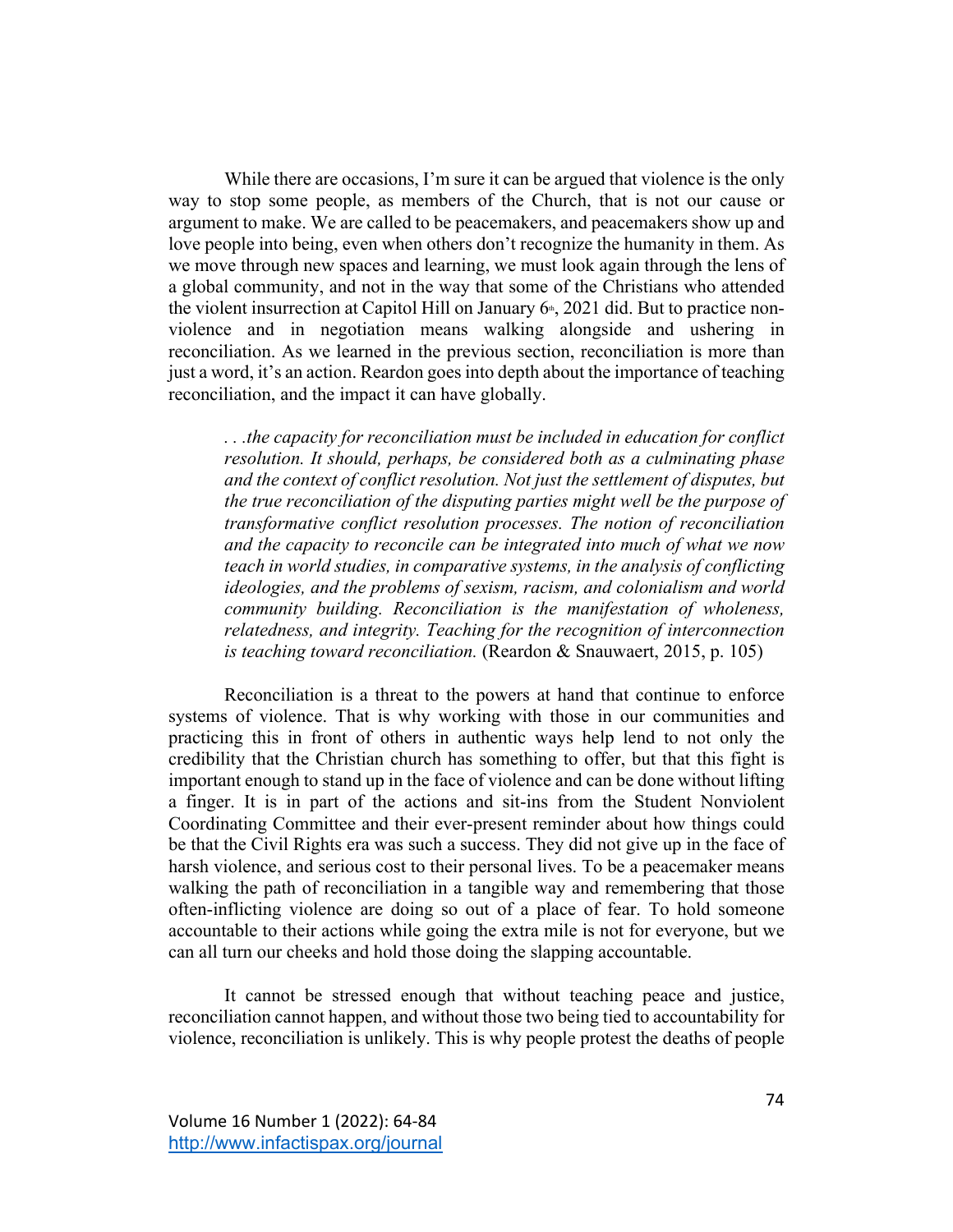of color at the hands of state sanctioned violence, and it is rare to see protests for those police who are injured or killed at the hands of citizens. Those who kill or injure cops are almost always brought to court and jailed, while those cops that may have unjustly killed people of color are still on the job. No justice, no peace, no reconciliation.

## **Learning Questions:**

1. How does the extra mile backstory change what you learned growing up about it? How does that impact your understanding of peacemaking or justice?

2. Are there ways the non-violent protests can still have an impact in your community in the same way the Student Non-Violent Coordinating Committee did?

3. Reconciliation is something that is talked about a lot the evangelical Church, or at least should be. Usually, it is taught in conjunction with repentance. Do you think repentance should be a part of the conversation when it comes to non-violent actions?

4.What are the three things Reardon names as hallmarks of reconciliation? Do you agree with them? Why or why not?

5. Knowing that peaceful, non-violent protests or actions can make you the target of violence, do you think it is worth engaging in? Why or why not?

# **Part Four Loving Your Neighbor (5:43-48)**

Learning Outcome: To continue partnering the concept of being a global citizen with the concept of caring for one's neighbor. The learner should be able to articulate the connection as to why love of neighbor is important as a global citizen and how everyone is our teacher in this way.

**Approach:** Chairman Fred Hampton is not someone who has been welcomed with open arms by most evangelical Christians. They haven't probably heard of him, but also because most of evangelical Christianity has severe issues with racism. In pointing out how groups like the Black Panthers have cared for their neighbors in line with the Sermon on the Mount, this can be contrasted by Christianity systemically supporting racist policies and agendas that keep children hungry. This can show us how there are wonderful people doing the work of Jesus by being a global citizen, while thinking and acting locally within their communities and contexts.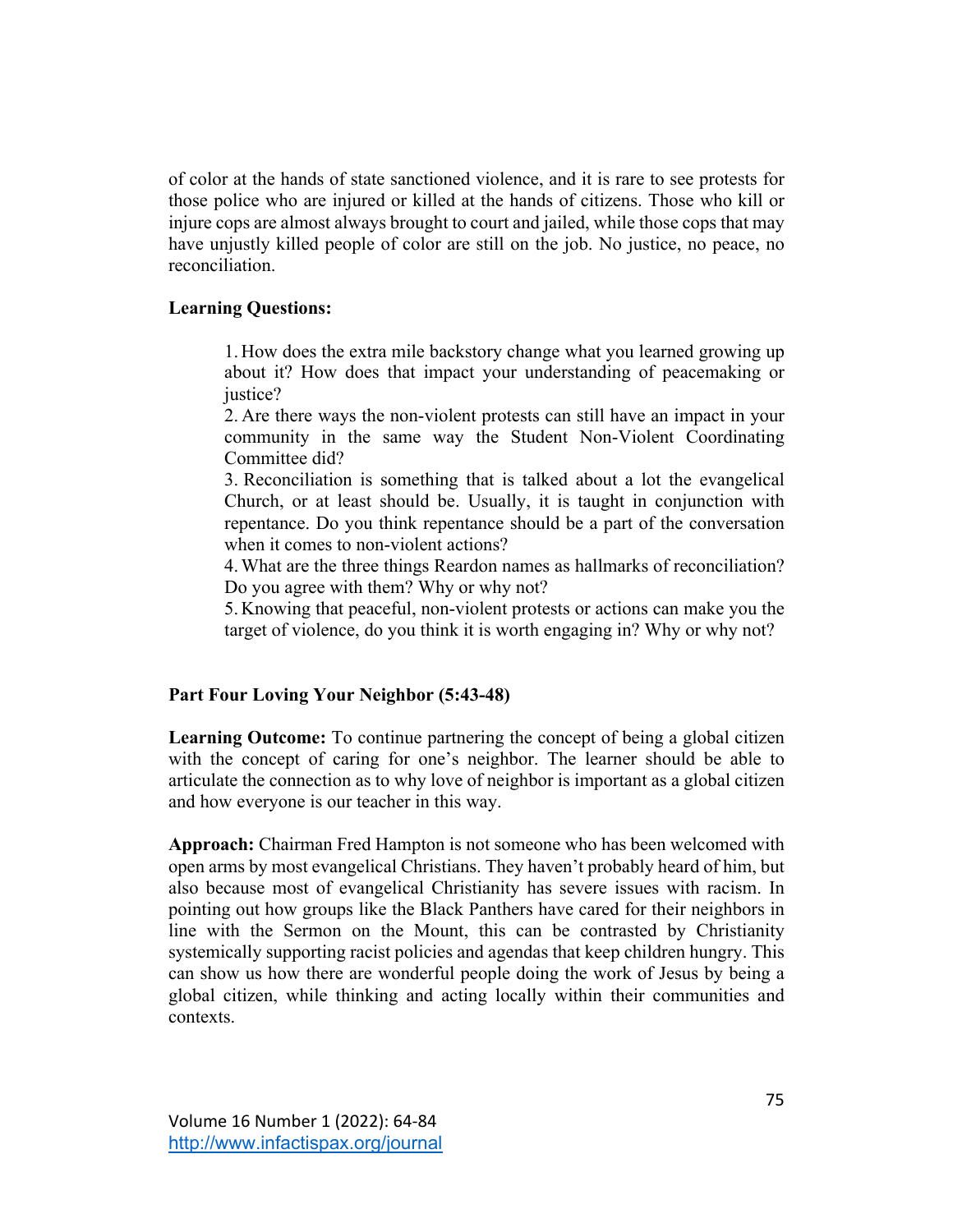*You have heard that it was said, 'You shall love your neighbor and hate your enemy.' But I say to you, love your enemies and pray for those who persecute you, so that you may be children of your Father in heaven; for he makes his sun rise on the evil and on the good, and sends rain on the righteous and on the unrighteous. For if you love those who love you, what reward do you have? Do not even the tax collectors do the same? And if you greet only your brothers and sisters, what more are you doing than others? Do not even the Gentiles do the same? Be perfect, therefore, as your heavenly Father is perfect.* Matthew 5:43 – 48 (NRSV)

To love one's neighbor is hands down the easiest thing Christians recite when asked what is important to their religion. Jesus is asked in one account of the gospels what are the two most important commandments, and he sums the Torah up by saying to, love your neighbor as yourself and love the Lord your God with all your heart, soul, body, and spirit. If this is such a pillar to being a Christian, then why is it we are often so quick to shut our neighbor and their needs out? After all, we are also called to love our enemies and to pray for those that want to hurt or harm us. Should the love of our neighbor outweigh our political beliefs? After all, as Jesus teaches, rain falls on those who deserve it, and those that do not- does this impact our thoughts and practices? In striving to learn more about how our global citizen mentality works, and seeking out justice and peace matters, how are some examples to love our neighbors?

Not everyone knows of the name Fred Hampton. Hampton was the Deputy Chairman of the Illinois chapter of the Black Panther Party, and he was assassinated by the Federal Bureau of Investigation while he slept. Now, not everyone expects the Black Panther Party to be associated with peace, but most who do not could probably fairly comfortably get pulled over by the police and walk away safely from that experience. The Black Panthers were founded due to ongoing police brutality and wanting to protect neighborhoods of color from those issues. As the Panthers gained more in popularity, they also grew by creating programs to help to continue to watch out for their neighbors and community in order to fight oppression. Mary Potorti (2014) points out that the Panthers food program

*. . .represent[ed] an opportunity to approach food less as a forum of cultural and community expression than as a tool for political mobilization. As a historical case study, the Panther food programs offer several useful angles*  for classroom interrogation of hunger and emergency food relief *specifically, as well as struggles for liberation and movements for social change more broadly. Their message remains relevant today, or as The*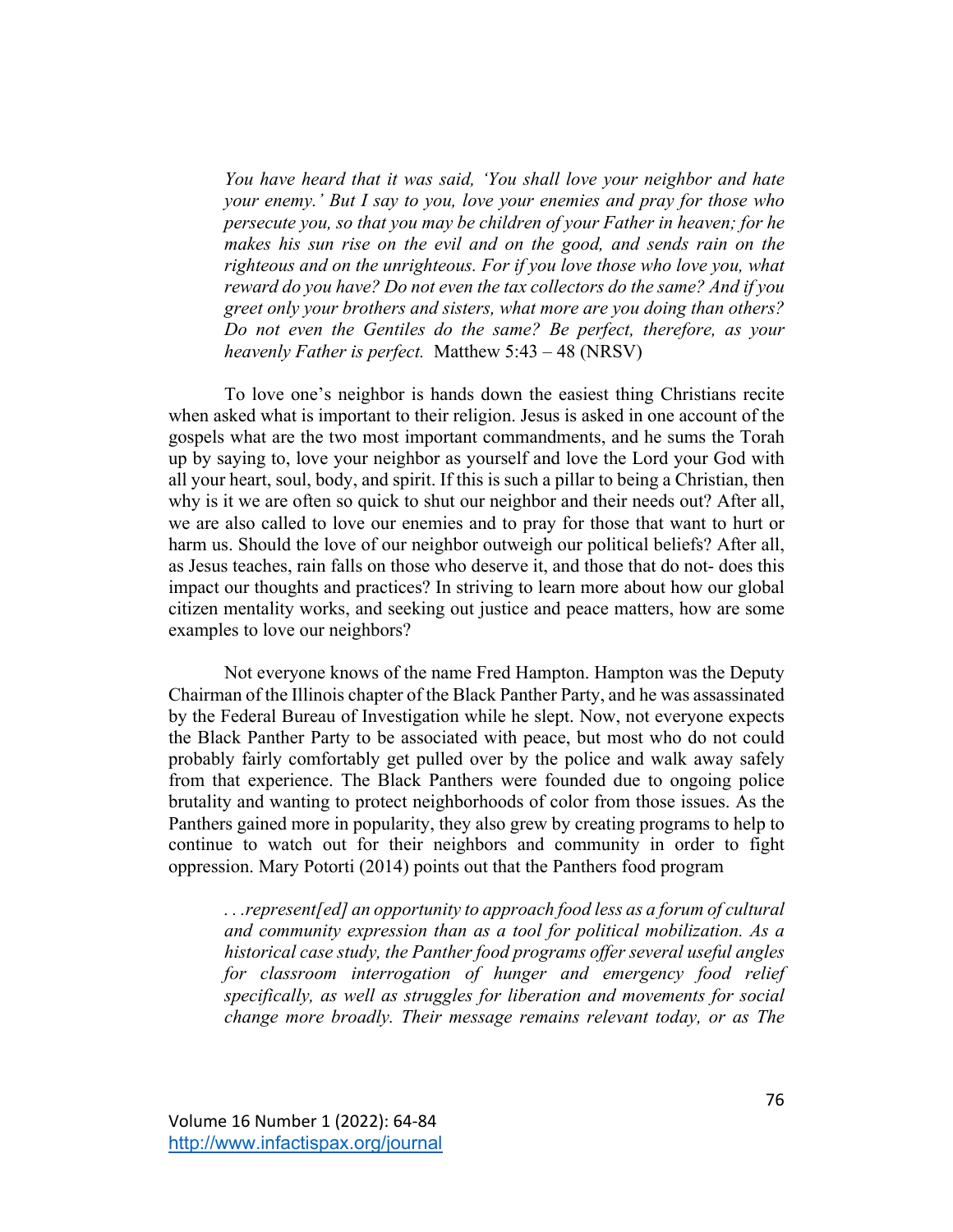*Black Panther newspaper proclaimed in March 1969, "Hunger is one of the means of oppression and it must be halted."* (Potorti, 2014, p. 44)

A common quote that is credited to Chairman Hampton is, "first you have free breakfasts, then you have free medical care, then you have free bus rides, and soon you have freedom." This signifies not only that the breakfast program was not only a start, but not the means to an end. So often Christians are confused as to how they can care for their neighbors. What occurs is a bunch of people cooking meals that may or may not be needed. Or dropping off toiletry kits to the unhoused. Basically, outreach without a touchpoint, when instead, if we are acting as global citizens, we should be asking our neighbors "what do you need and how can I help?" By listening to those around us, we can find small, tangible ways to achieve justice. What Chairman Hampton was able to accomplish by creating the free breakfast program for the children in his area was incredible.

Most churches that have a free meal to the community are not just attempting to serve some hungry people but are secretly hoping for a meal-tochurch attendance pipeline. This is not only an unreasonable expectation but goes against seeking peace and justice. At this point, what is being done in the name of attempting to provide justice has become a transaction with obligations placed (knowingly or unknowingly) on the recipient. This can often lead to resentment on the side of the church because they are in some views doing this to people who should be more grateful. To be a global citizen attempting to learn and teach others peace and justice pedagogy in a Christian setting is to set up a meal that someone may not show up to and be okay with it. After all, in loving your neighbor, you can do the work in finding out what neighbors need and are asking for. Providing that for them at no cost, but out of love and service, and being there every time whether the neighbors show up or not. You cannot force love on someone, but you can be there offering it to them when they are ready to take it.

While I realize some may say that I am offering a romanticized version of the Panthers and their breakfast program, it is important to point out the good they did, and the example that they can still hold in showing up to love their neighbors (and enemies). But this love of neighbor does not just extend to feeding those in need but caring for the very planet that we leave behind. It is recognizing our privilege and what we are able to accomplish easily, but at the risk of the death of our planet. A way that this can be changed, as C.A. Bowers puts it: "*traditions provide the basis of living less commoditized lives--and thus do not contribute to degrading the environment in ways that threaten the health of marginalized groups, including future generations.*" (2003, p. 17)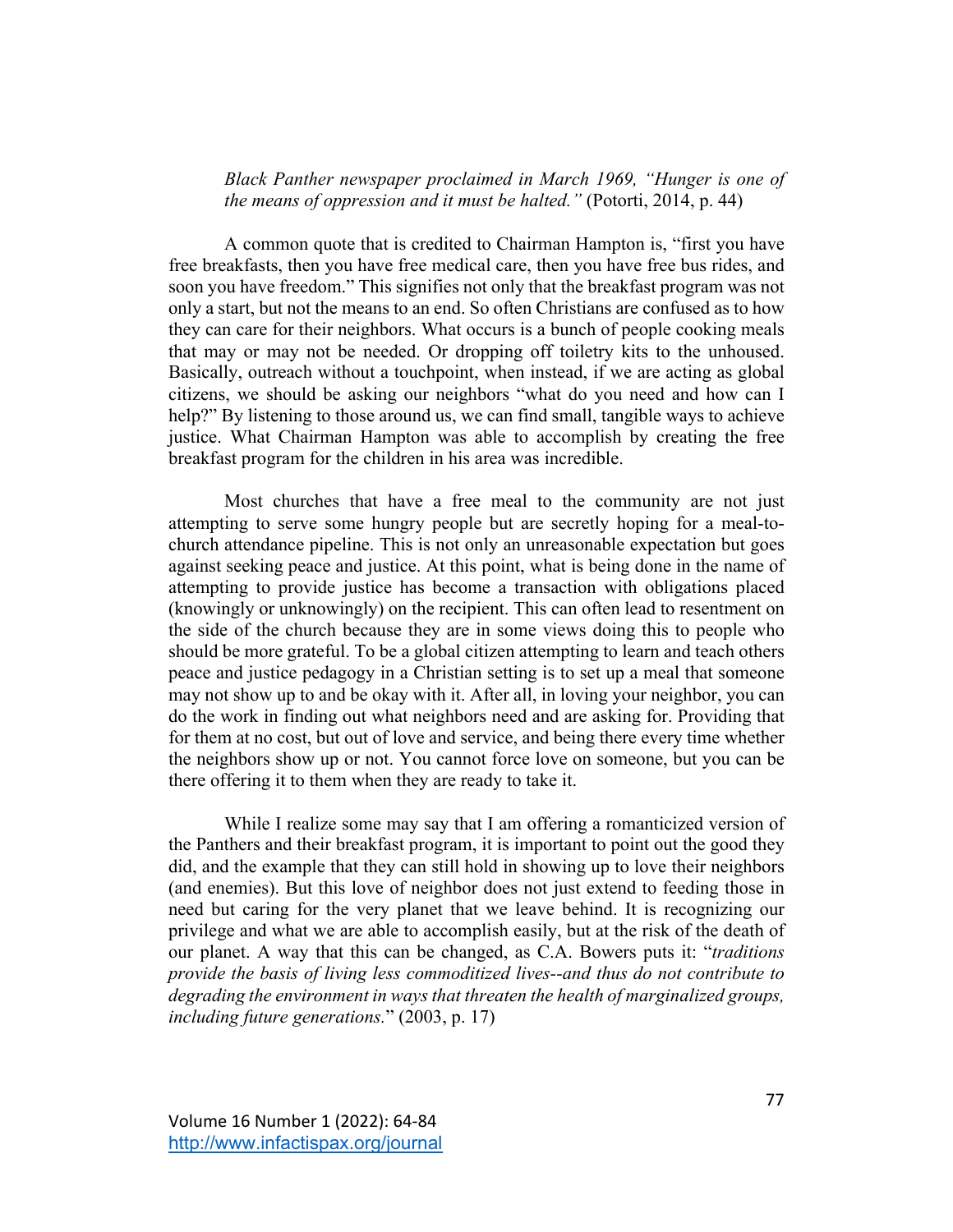To be perfect does not mean to do everything right, to be perfect in the time of Jesus meant to follow the Torah in every way. When we abandon the concept of Greek perfection that so often infiltrates Christianity, we recognize that loving our neighbors with practical action is not only attainable but is also in line with living as a global citizen.

# **Learning Questions:**

1.What does it mean for you to love your neighbor in your community?

2. Have you ever listened to what the needs are, or have you assumed what is needed?

3. What do you think it means to be a global citizen while loving your neighbor?

4.Is being a global citizen and acting globally possible? Is it something that can only be done locally?

5.How does the Free Breakfast for Children program reshape your thoughts on loving your neighbor?

# **Part Five Do Not Rush to Judgment (7:1-5)**

**Learning Outcome:** Christians should be able to articulate reasons as to why they should not judge those they do not know. By learning about the Veil of Ignorance, it should open the eyes of those trying to be global citizens within a Christian framework. Upon completion, the learner should have a better understanding as to how they can approach situations without judging first, but instead displaying compassion.

**Approach:** John Rawls's (1971, 1993) work is a great introduction for those who have never experienced looking outside of their privilege and community. It is a low stake attempt to get people to realize there is life outside of their bubble. Christians are also infamous for judging individuals, communities, and other general settings. Pairing that with the section of the Sermon on the Mount where Jesus is very specific about how to handle situations where others would be quick to judge should allow the learner to step outside of themselves and begin to truly love their neighbor.

*Do not judge, so that you may not be judged. For with the judgment, you will be judged, and the measure you give will be the measure you get. Why do you see the speck in your neighbor'seye, but do not notice the log in your own eye? Or how can you say to your neighbor, 'Let me take the speck out of your eye,' while the log is in your own eye? You hypocrite, first take the*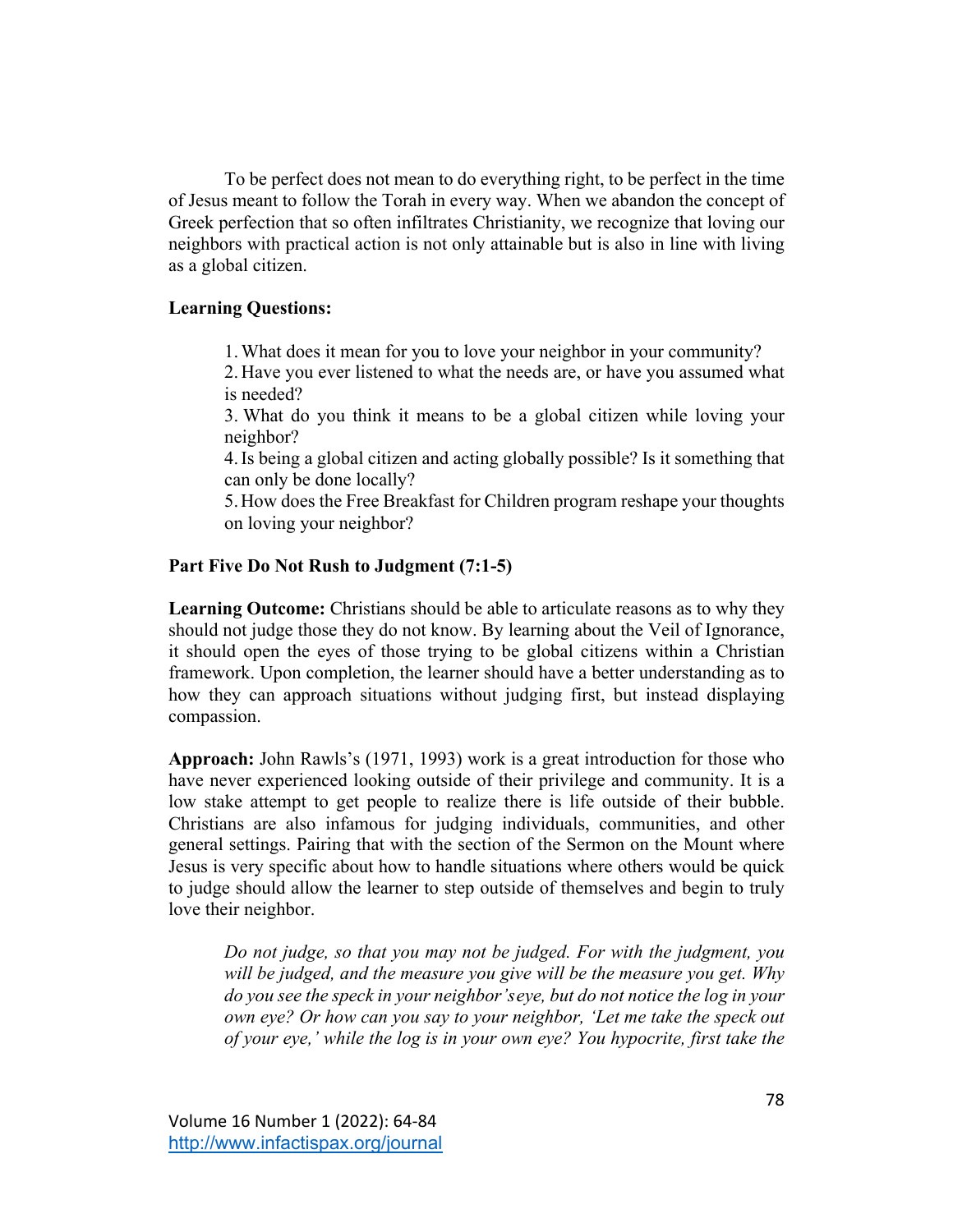*log out of your own eye, and then you will see clearly to take the speck out of your neighbor's eye.* Matthew 7:1 – 5 (NRSV)

"Only God can judge me" is a phrase often heard from Christians, and while it is true, is also incredibly unhelpful. For some reason, Christians think that they not only cannot be judged by other Christians, but for some reason are given full scope to judge those who may or may not be of their faith. In the Sermon on the Mount, Jesus is pretty clear about the standards of judgment. Don't worry about someone else while you need to get your house in order. If your house is in order, then you can worry about what the other person has going on. However, to be a global citizen in peace and justice matters means to be concerned with the realities of life for others. Not in a way to condemn, but to hopefully bring about a just resolution, equity, and equality.

The problem with most Christians and the stance on judging comes from others expecting to think their stuff doesn't stink because of God's unconditional forgiveness. The reality is, life is unfair, and some people are born with golden spoons in hand, while others have to fish a spork out of the garbage. Christians look at their surroundings and are quick to point out why others are failing and offer platitudes about how God is in control. However, in the twentieth century, a philosopher named John Rawls (1971) gave us an exercise that helps break down some of those barriers and forces these Christians (and others) to face their reality to some degree. The exercise is called, *The Veil of Ignorance*, and is described as such:

*A hypothetical state, advanced by the US political philosopher John Rawls, in which decisions about social justice and the allocation of resources would be made fairly, as if by a person who must decide on society's rules and economic structures without knowing what position he or she will occupy in that society. By removing knowledge of status, abilities, and interests, Rawls argued, one could eliminate the usual effects of egotism and personal circumstances on such decisions. Rawls maintained that any society designed on this basis would adhere to two principles: the principle of equal liberty, which gives each person the right to as much freedom as is compatible with the freedom of others, and the maximin principle, which allocates resources so that the benefit of the least advantaged people is maximized as far as possible. Rawls's exposition, and the maximin principle in particular, have proved widely influential in discussions of welfare provision and, especially, the allocation of medical resources* (Oxford, 2022).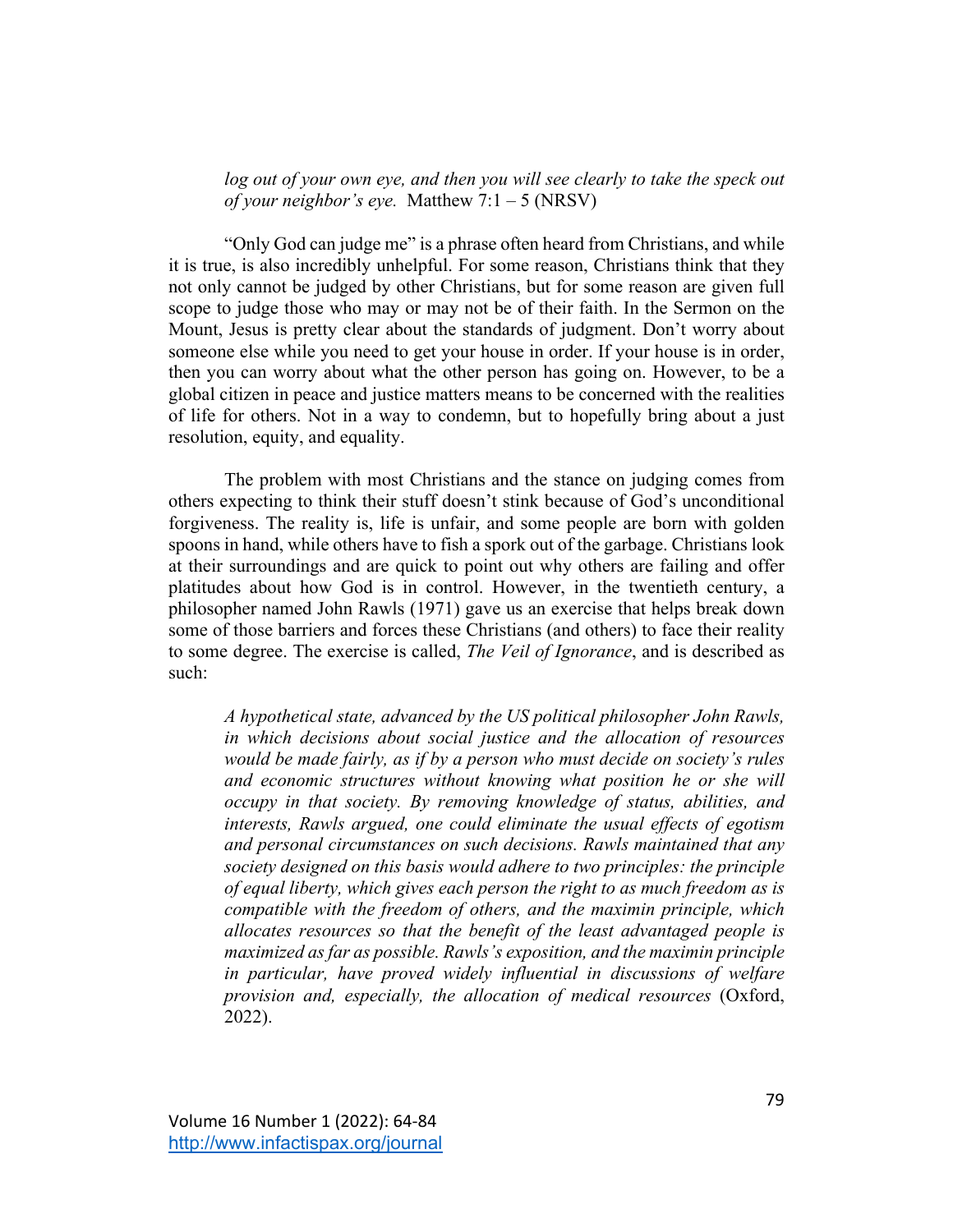In looking at the two principles Rawls describes *equal liberty* and *maximin principle*. Not knowing how you were going to be born into that society, one can assume people will choose the maximin. When it is in the best interest of ourselves, typically humans choose an equal playing ground, it is only after we know the stakes and our place within the culture do we decide to critique systems of violence. But to live and act as a Christian, and by extension a global citizen, means we must always act in a way that promotes the maximin principle. To point at others and say, it is their fault they are in that situation, is not an acceptable response. We know systems exist, like redlining, to keep people of color as second-class citizens in a nation that should be exuding principles of equity and equality. When considering the place of justice in this, it is good for us to look at Rawls's (1971) principles of justice as fairness.

 The first of these principles is that "*each person has the same indefeasible claim to a fully adequate scheme of equal basic liberties, which scheme is compatible with the same scheme of liberties for all*". What does this mean for us, especially in the context of the Sermon on the Mount and judging others? As global citizens we must do our part in thinking globally, acting locally, and being the salt and light to lead by example. As an example, we know there are areas of our society where the police have broken the social contract that is in place to protect all citizens regardless of ethnicity, belief, etc. After all, "the origins of modern-day policing can be traced back to the 'Slave Patrol'" (NAACP). With this knowledge, when we as citizens see public school budgets being slashed and the police budgets growing obscenely, we can ethically call for a defunding of the police and reallocate those funds to go back where they belong. And at the very least, ensuring that police are not the first in the line of defense for calls that may not require them. In a just democracy, according to Rawls all citizens have a claim to equal basic liberties. An equal basic liberty for Philando Castile was the right to bear arms, and when he informed the cop who pulled him over that he had a gun and was then asked to remove it, he was murdered.

 The second principle Rawls points out for justice as fairness is "*social and economic inequalities are to satisfy two conditions: they are to be attached to offices and positions open to all under conditions of fair and equality of opportunity; they are to be to the greatest benefit of the least-advantaged members of society*". The second principle falls into what we have already read with the *Veil of Ignorance*. For us to truly be a just society, we must be taking care of those in need first. This falls in line with the judgment aspect of the Sermon on the Mount. Too often those of us in the church are quick to blame others for their circumstances. This is instead of realizing we and the structures we uphold have failed our fellow siblings who are marginalized because we remain silent in the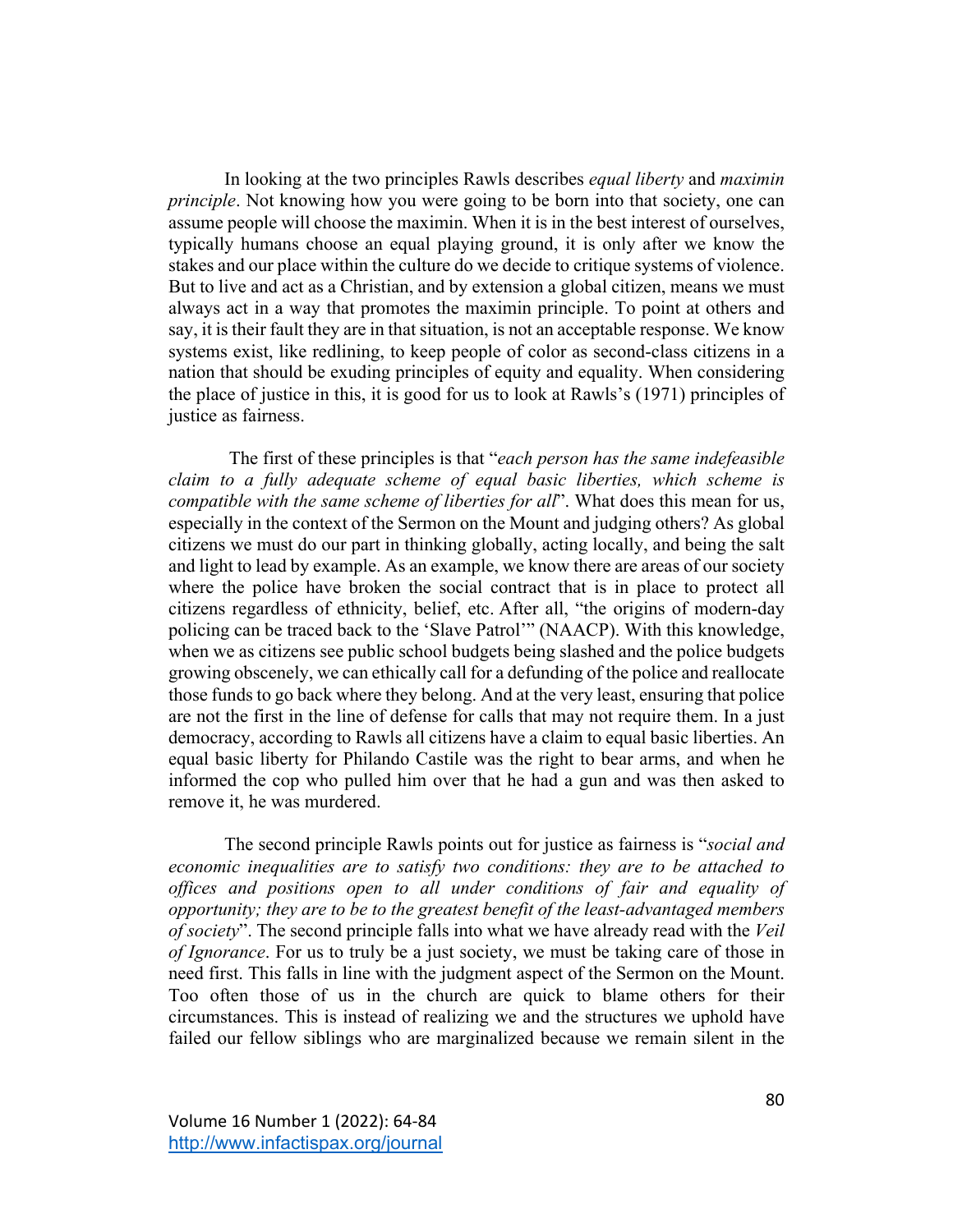ways that would be helpful. The circumstances in which we enter life have a larger grasp around our throats than we realize, and we as Christians often fall under the illusion that it does not, usually because of our privilege.

 To live in a way in which we consider the global view, and to live by example, we must again address the human rights component of this. In order to do this, we must also do the inner work or being a student and listening about where to start. To paraphrase Jesus, what comes out of the mouth is an overflow of the heart, and the same can be said of direct action and figuring out where to begin. Dale Snauwaert puts it in his introduction to *Betty A. Reardon A Pioneer in Education for Peace and Human Rights*:

*Moral/ethical reflection addresses questions of justice, and thereby structural and cultural violence, guided by the principles of a human rights framework. Contemplative reflection is conceived as self-examination of internal moral motivation and commitment. It pertains to a reflection on what is meaningful and valuable. It also involves the exercise of imagination to envision alternative realities necessary for transformative action.* (Reardon & Snauwaert, 2015, p. 14)

When we are no longer concerned for only ourselves, but the situations of those around us, we judge a person and context in a more just and peaceful way.

#### **Learning Questions:**

- 1.What makes up Rawls' principle of justice as fairness?
- 2. Do you agree with Rawls on the principles? Why or why not?
- 3.What is the "veil of ignorance"? How does it make you feel?
- 4. Do your moral and ethical reflections have a place in looking at justice?

5. Do you think applying the veil of ignorance to the Sermon on the Mount passage of not judging one another should help you love your neighbor? Why or why not?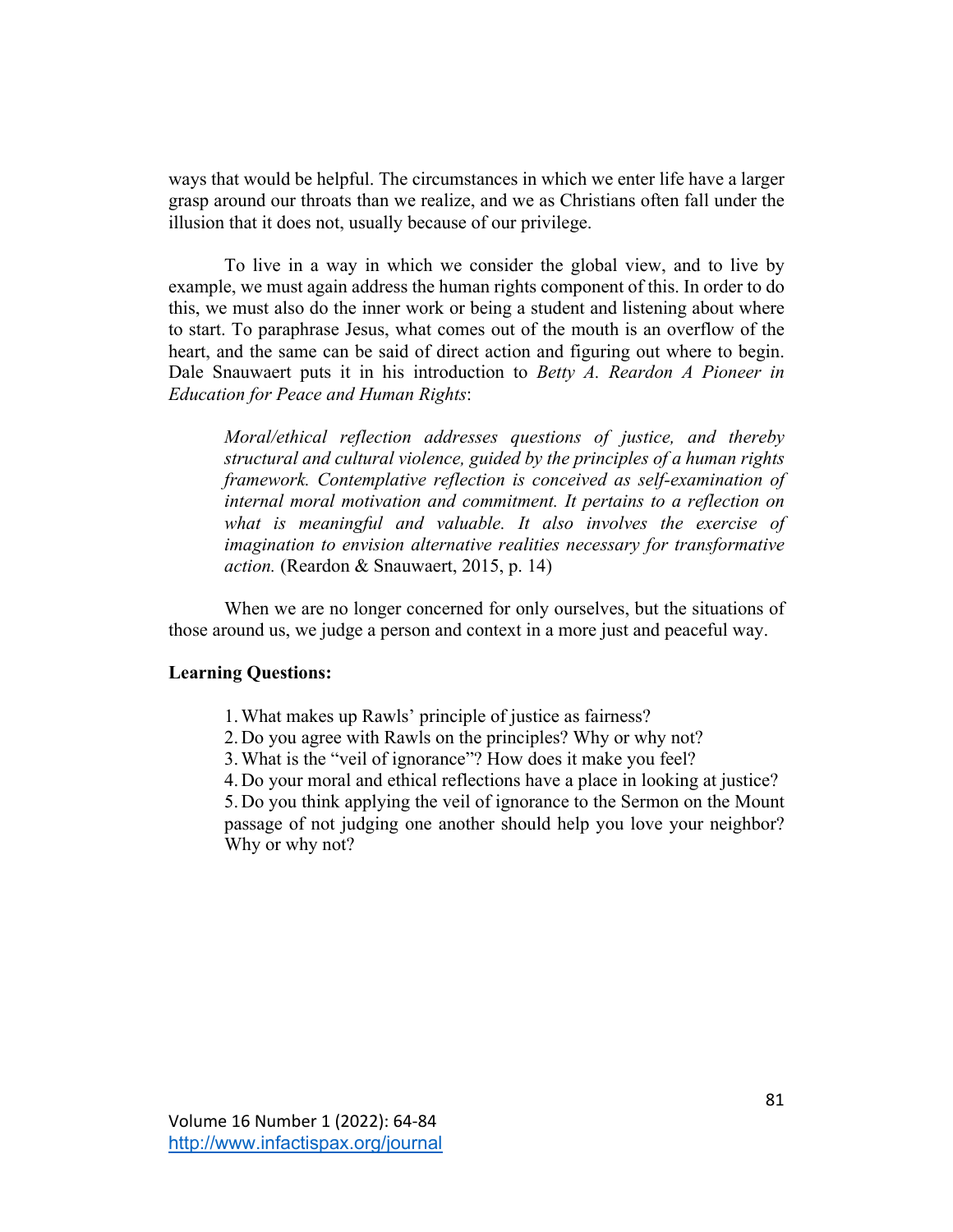#### **Part Six Review**

**Learning Outcome:** The learner should be able to articulate the importance of peace and justice education in the lens of the Sermon on the Mount and should understand why being a global citizen is important not only as a Christian, but a way to live as a society.

**Approach:** By reviewing all five previous parts in summary, this review should serve to help the learners consolidate the program into practical application.

The Sermon on the Mount has been used for generations and should continue to be used as the standard to which Jesus sets for our lives. There are ways to live that are found within that text, but more is needed if we are to try and live a life of seeking and teaching peace and justice wherever we go. While people may not have changed fundamentally, the world is slightly more complex than when Jesus walked the earth. There have always been systems of violence that oppress others. Knowing the strength of the people and finding nonviolent ways to bring about change that fall in line with the sermon exist, but also have been expounded upon.

In assessing part one and trying to encapsulate being the salt and light in the world, we must remember that the mentality starts in being a global citizen. Thinking globally but acting locally is the best way to begin a lifelong journey towards being a student of peace and justice issues. The example of Reardon's life is one we could all strive to emulate, whether teaching peace and justice issues, or being vocal and calling out the need for disarmament in an ever-increasing situation. We are so quick as Christians to want to lead by example, that we end up with the wrong people holding the leadership microphone. By sitting and listening to those around us and starting to understand the importance of being a global citizen, the transformation into someone seeking peace and justice in all situations can begin.

We must engage in and create new systems to care for the oppressed and marginalized. Prisoners are people who tend to fall through the cracks in our Christian walks, and often the conditions that they live in are in most need of love, care, and justice. People are not animals, and as we found out from a judge in Scotland, some prisons in our country are inhumane. Reaching out and starting to contact those officials in charge of prisons are an easy way to engage in peace and justice issues locally. When we lock people up and throw away the key, that does not make them any less of an image bearer of God, and it is for the least of us that we must be sure to care for. It is through these actions reconciliation can start to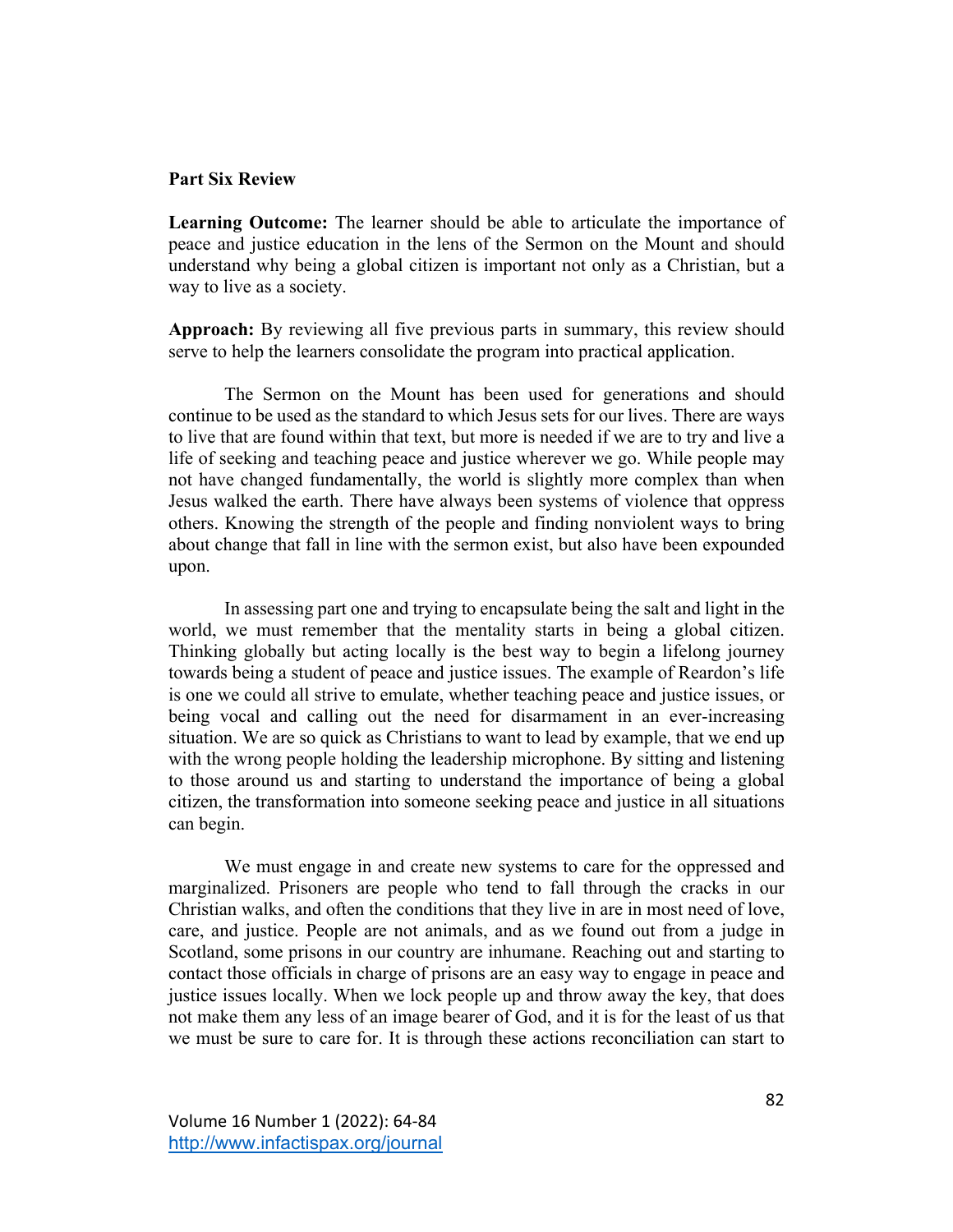have a foothold in ours and their lives. To be held accountable for an action, and to be reconciled are two completely different things.

Violence is an ever-present part of life, and if we are lucky or privileged enough, we can avoid it. Standing on the side of peace and justice, learning and teaching, means we would most likely find ourselves facing it. Whether state or civilian, violence finds a way to express itself out of fear and insecurity. This is why we must remember to turn the cheek and go the extra mile. While not all of us are capable of that, we are capable of contacting our representatives to advocate for policies that reflect the change put forth in this curriculum. Not everyone can be Ella Baker and form the Student Nonviolent Coordinating Committee on an Easter weekend (probably the most appropriate time for that founding). But what we are able to do is force others to see us as equals and fellow global citizens whether those committing the violence want to admit it or not, knowing reconciliation is the name of the game.

May we be able to love our neighbors in not only a way that would make Fred Rogers happy, but Fred Hampton too. Providing for those who are in need physically, emotionally, or spiritually is part of providing peace and justice. People cannot be active members of society when they are bankrupt in all areas of life. What is important is we listen and provide what is asked for, even if no one shows up. Part of loving our neighbor's means being there ready to give love, peace, and justice at all costs. Even when people are not ready to receive it.

Finally, we are not rushing to judgment. In awakening to being a global citizen, we recognize that there are structures of power that must be overcome for a just society to prevail. Rawls provides an exercise and a few glimpses of what those requirements are. In moving and looking at those on the margins that are there due to the brokenness of those structures supported by most Christians, it is upon us to not judge those in those spots. While we are able to move and judge one another when our house is in order, there are others whose houses may never be in order due to those structures. As global citizens a part of a church that believes in the reconciliation of all things and people, it is our duty to come alongside and call for those unjust areas to be righted.

#### **Learning Questions:**

1.What does it mean to live as a global citizen?

2.Do you think peace and justice education should be taught in tandem with the Sermon on the Mount?

- 3. Do you think Jesus had a global citizen mindset?
- 4.What stood out to you most in this learning?

Volume 16 Number 1 (2022): 64-84 http://www.infactispax.org/journal